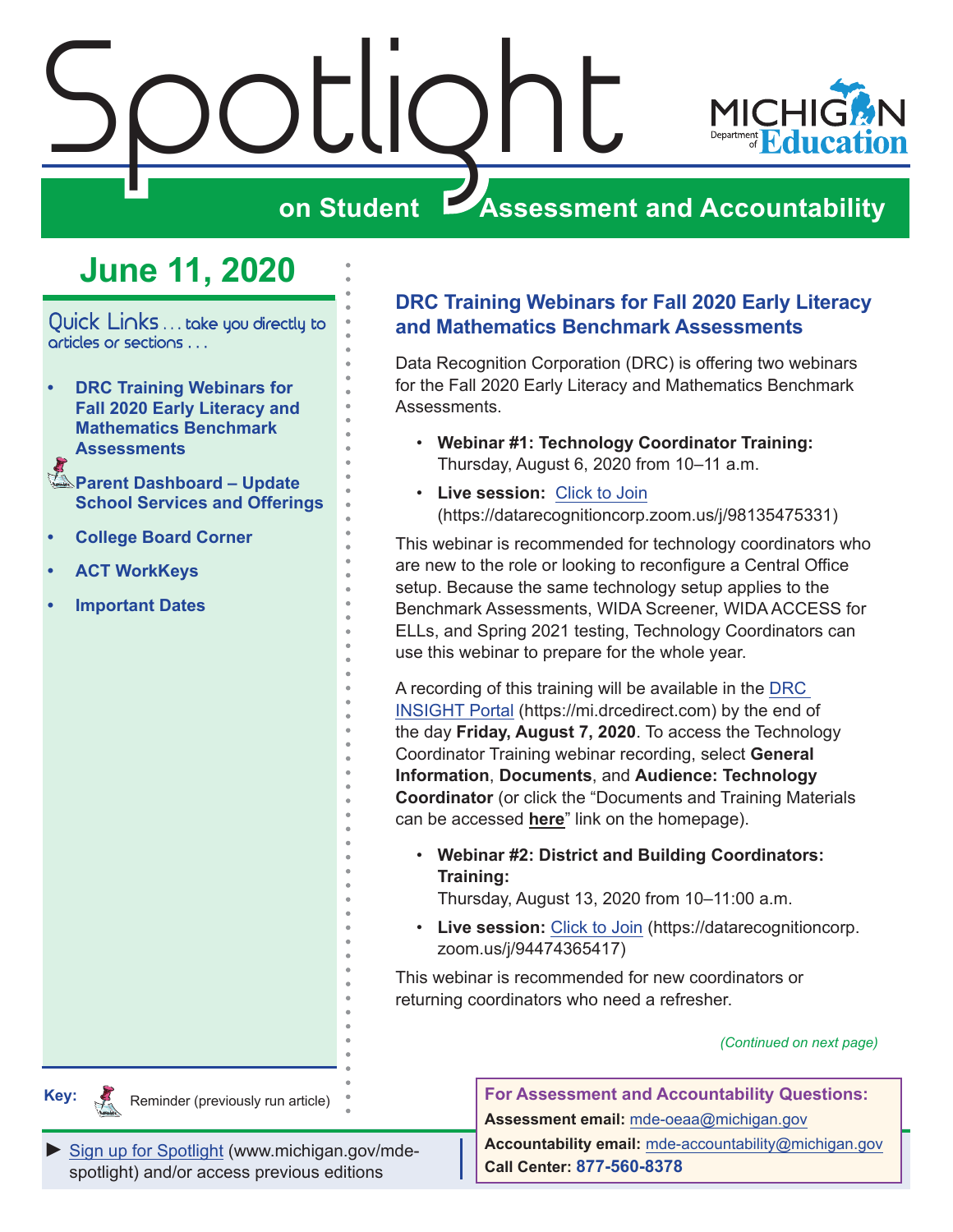# <span id="page-1-0"></span>**on Student Assessment and Accountability** Spotlight

### **Topics include:**

- an overview of testing and 2020-2021 updates
- helpful online testing tips
- where to find important resources
- Q&A

A recording of this training will be available in the [DRC](https://mi.drcedirect.com)  [INSIGHT Portal](https://mi.drcedirect.com) (https://mi.drcedirect.com) by the end of the day **Friday, August 14, 2020**. To access the District and Building Coordinator Training webinar recording, select **General Information**, **Documents**, and **Audience: District/Building Coordinator** (or click the "Documents and Training Materials can be accessed **here**" link on the homepage).

### **Externe Dashboard – Update School Services and Offerings**

The Center for Educational Performance and Information (CEPI) will be pulling School Services and Offerings (also referred to as Points of Pride) information from the Educational Entity Master (EEM) on June 30, 2020.

School Services and Offerings information is displayed on the Parent Dashboard. Submission of this information is optional; however, it provides parents useful information on schools, including which sports, arts, and clubs are available at a school. This information is not tied to a specific school year, so it is recommended that schools review this information periodically to ensure its accuracy.

To check your existing School Services and Offerings information, review your school's Parent Dashboard report on [MI School Data](http://www.mischooldata.org/ParentDashboard/) (www.mischooldata.org/ ParentDashboard/).

Once you have navigated to your school, click on the "School Services and Offerings" link on the left-hand

menu or click the "School Services and Offerings" button in the school information section of the Overview.



On the School Services and Offerings page, you can expand the topics (such as Arts, Clubs, Music) to check if your school has submitted information. Certain topics, such as Advanced Placement classes, are collected from other data sources. A topic for which no information has been submitted will display a "No Data Available" message.

### **Clubs**

Clubs Offered at School

• No Data Available

A topic for which information has been submitted will display the values previously submitted by the school.

### **Clubs**

Clubs Offered at School

- Speech and Debate
- Music
- Other Clubs

Instructions are available on [how to submit this](https://www.michigan.gov/documents/training/EEM_and_PoP_621788_7.pdf)  [information](https://www.michigan.gov/documents/training/EEM_and_PoP_621788_7.pdf) (www.michigan.gov/documents/training/ EEM\_and\_PoP\_621788\_7.pdf).

**Call Center: 877-560-8378** (select appropriate option) for assistance with assessment or accountability issues

June II, 2020 **[Quick Links](#page-0-0) / [CB Corner](#page-2-1) / [ACT WorkKeys](#page-3-1) / [Important Dates](#page-5-1)** 2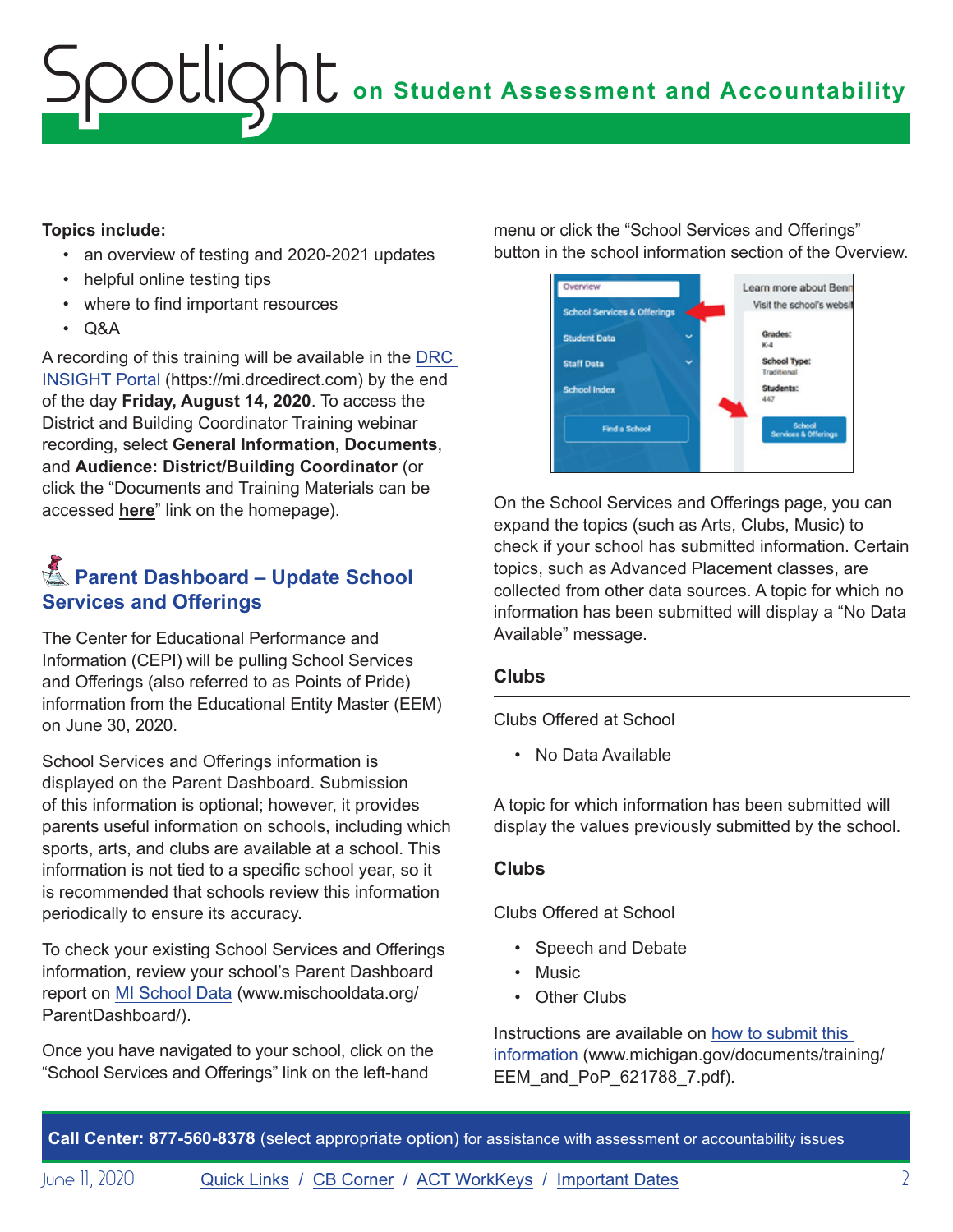# <span id="page-2-0"></span>**on Student Assessment and Accountability** ootlic

## <span id="page-2-1"></span>College Board Corner

*Information on SAT*®*, PSAT*™ *8/9, and PSAT*™*10 provided by the College Board*

### **Resources for Fall 2020 Testing**

College Board and the Michigan Department of Education have prepared a number of informational resources to assist you in planning for Fall 2020 testing. The resources are posted to both the [MME web page](www.michigan.gov/mme) (www.michigan.gov/mme) and the [PSAT web page](http://www.michigan.gov/psat) (www.michigan.gov/psat). These documents are living documents and will be updated as additional information is known.

### **Resources Available**

- [Fall 2020 School Day Testing for MDE-](https://www.michigan.gov/documents/mde/Fall_2020_School_Day_Testing_for_MDE_Provided_Assessments_690609_7.pdf)[Provided SAT with Essay, PSAT/ NMSQT,](https://www.michigan.gov/documents/mde/Fall_2020_School_Day_Testing_for_MDE_Provided_Assessments_690609_7.pdf)  [and PSAT 8/9](https://www.michigan.gov/documents/mde/Fall_2020_School_Day_Testing_for_MDE_Provided_Assessments_690609_7.pdf):
	- » assessments to be administered to students in grades 9-12
	- » separate table with dates for each assessment
	- » information on accommodations
	- » systems used to support this testing
	- » parental consent for the Student Search **Service**
	- » additional information to help in the planning for Fall 2020 testing
- [Fall 2020 List of Important Dates:](https://www.michigan.gov/documents/mde/Fall_2020_List_of_Important_Dates_689777_7.pdf) list of important dates and deadlines for fall testing
- [Comparison of Fall 2020 and Spring 2021](https://www.michigan.gov/documents/mde/Michigan_Fall_vs_Spring_ADA_691944_7.pdf): highlights and explains the differences between the Michigan-provided Fall 2020 and Spring 2021 administrations
- [Frequently Asked Questions, Fall Testing:](https://nam04.safelinks.protection.outlook.com/?url=https%3A%2F%2Fwww.michigan.gov%2Fdocuments%2Fmde%2FMichigan_FAQs_ADA_691945_7.pdf&data=02%7C01%7Csthaler%40collegeboard.org%7Ce133257eede44e82cd5e08d80261521b%7C7530bdedfd6e4f58b5d2ea681eb07663%7C0%7C1%7C637261964308033767&sdata=DupAclI5ZwRkaelQMf5Q6DrAsM6Y9qjfhoOd6F%2FegKg%3D&reserved=0) provides answers to questions coordinators and administrators might have about the Fall 2020 administration

### **Fall Testing Policies**

The health and safety of educators and students is our first concern; therefore, College Board is analyzing potential impacts of COVID-19 on policies and procedures to fall testing. We will make you aware of any updates as they become available. We hope to have these finalized and made public this summer.

### **Webinar**

The Fall 2020 testing webinar from June 10, 2020**,**  was recorded, and will be posted to the appropriate Michigan websites in approximately one week.

### **Test Ordering Site is Open**

The College Board [test ordering site \(TOS\)](https://professionals.collegeboard.org/test-ordering-services) is now open to place orders for Fall 2020 testing. If your school has never accessed TOS before, an email was sent on June 9 to principals and test coordinators with a one-time access code needed to use TOS. You can begin to place your orders once this access code is utilized. If you did not receive the email, contact the Michigan Educator Hotline (866-870-3127) to obtain your access code.

### **Issue Being Resolved**

There is a known issue associated with TOS that you may see but does not impact your ability to order. The Digital PSAT 8/9 may not be shown as "Covered by Contract" in TOS. It is covered by MDE, if schools choose to administer the test digitally. We are working to get this issue resolved as soon as possible and apologize for the inconvenience.

**Call Center: 877-560-8378** (select appropriate option) for assistance with assessment or accountability issues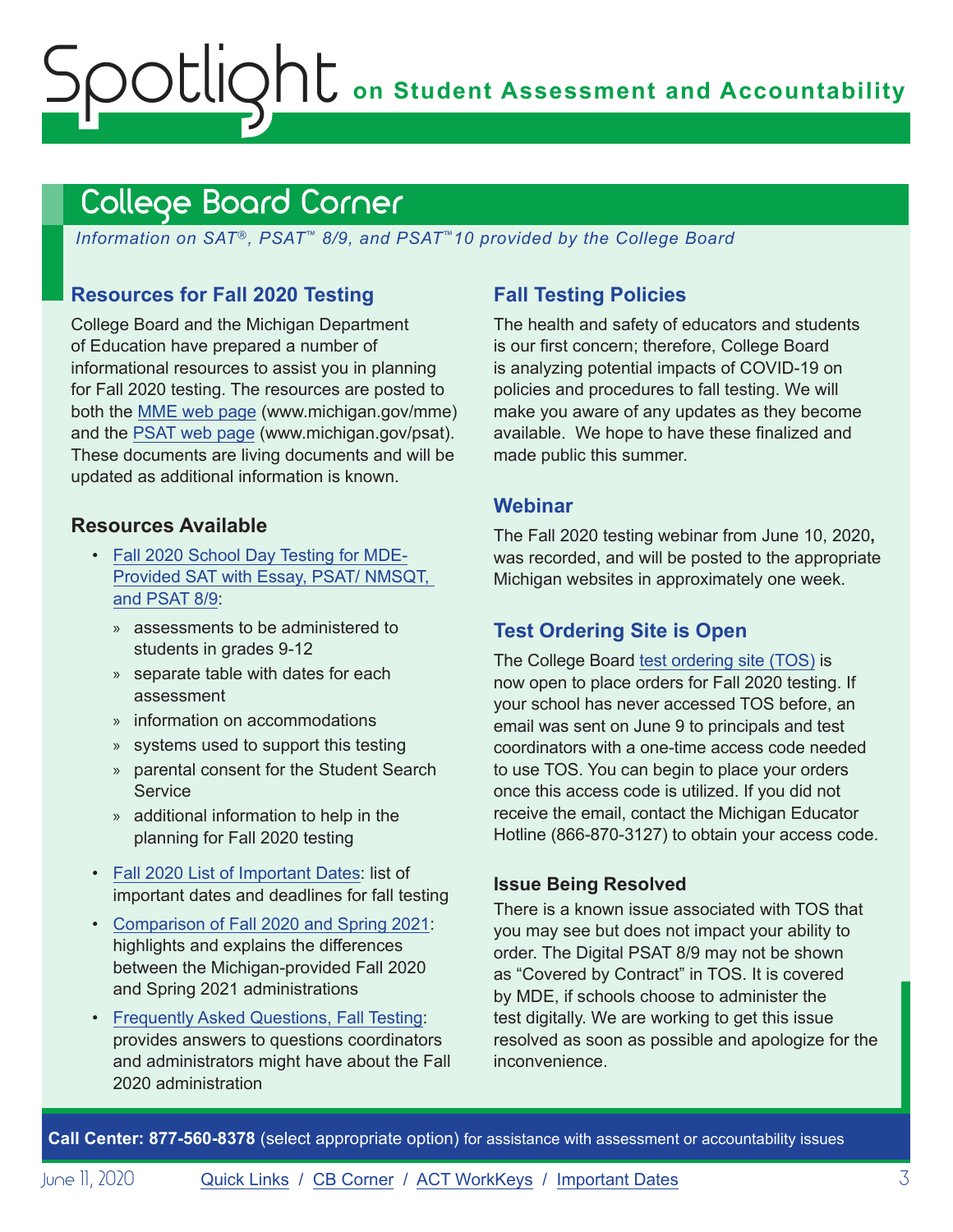# <span id="page-3-0"></span>**on Student Assessment and Accountability** Spotlight

<span id="page-3-1"></span>

### Information on ACT<sup>®</sup> WorkKeys<sup>®</sup> provided by the ACT.

We hope you and your students continue to stay safe. The health and safety of your students, educators, and testing staff remain ACT's top priority during this very challenging time.

We understand that you may have test materials that you were unable to administer. For security reasons, the test booklets may not be used outside of the canceled test window and must be returned to ACT. **Do not** hold onto test booklets or use those materials to test students.

All secure test materials, including prepared student answer documents, must be stored in a secure location until the WorkKeys Test Coordinator can safely return to their building(s) to return the WorkKeys test materials to ACT.

### **Packing Test Materials for Return to ACT**

If you have not unpacked your test materials, it is not necessary to unpack them. You can:

- open all cartons
- reverse the box flaps to expose the pre-paid FedEx shipping label
- reseal all cartons

If you have already unpacked your test materials:

- recycle the administration manuals, site header, Test Administration Forms, blank answer documents, and other non-secure ancillary items
- discard the processing envelopes and polymailers
- securely destroy the barcode labels and all answer documents containing student data
- return the secure test forms, including test booklets and accommodations materials, to ACT using the cartons in which the test materials were shipped. Follow the instructions and illustration on page 35 of the [ACT Test Coordinator Information Manual](https://www.act.org/content/dam/act/secured/documents/pdfs/state-district-test-coordinator-paper-test.pdf) to pack the test booklets, all alternate test forms (such as braille and USBs), and the translated test directions. Any unused cartons may be recycled.

Store the boxes in a secure location within the district or school buildings until you are able to return them to ACT. Materials must not be taken home.

### **Returning Test Materials to ACT**

After packing the test materials, the WorkKeys Test Coordinator can follow any of these four procedures:

- 1. Send an email to [statetesting@operations.](mailto:statetesting%40operations.act.org?subject=) [act.org](mailto:statetesting%40operations.act.org?subject=) to request a pickup and provide the following information:
	- » dates and times your school will be open
	- » location of the boxes
	- » number and approximate weight of boxes
	- » address, phone number, and contact name at the school
- 2. Call ACT (800-553-6244, ext. 2800) to schedule a pickup.

### *(Continued on next page)*

**Call Center: 877-560-8378** (select appropriate option) for assistance with assessment or accountability issues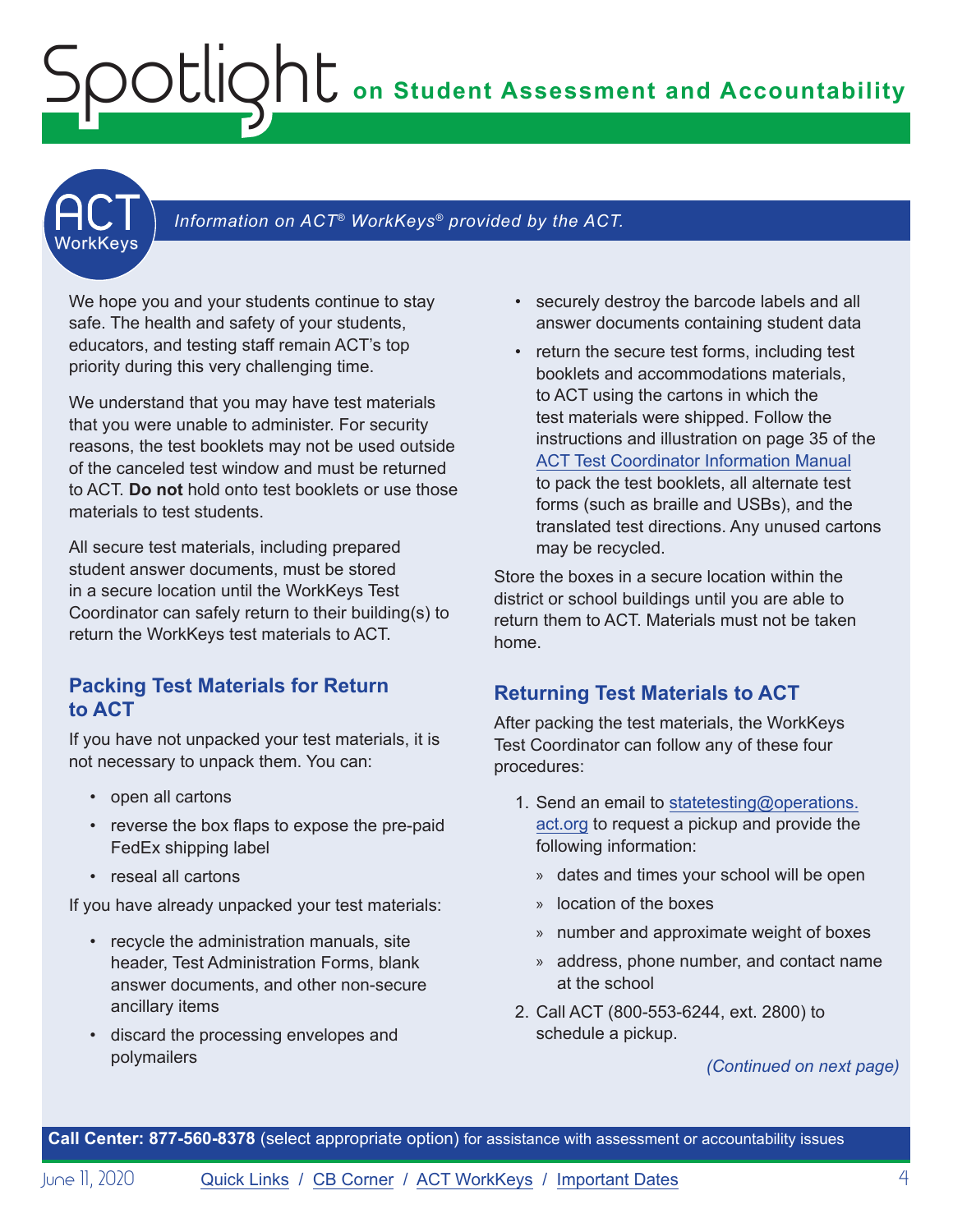# **on Student Assessment and Accountability** Spotlight

- 3. Call FedEx at 1-800-463-3339 to schedule a pickup. Request the confirmation number for your records. You will be asked to provide:
	- » number and approximate weight of boxes
	- » address, phone number, and contact name at the school
- 4. Take the materials to your local FedEx drop-off location and keep the receipt for your records.

### **Contacting ACT**

If you have questions, you may:

- 1. contact ACT via the [Contact Us web page](http://www.act.org/aap/state/contact.html) [\(www.act.org/aap/state/contact.html\)](https://www.act.org/aap/state/contact.html)
- 2. call ACT at 800-553-6244 between 9:30 a.m. – 6:00 p.m. ET
	- standard time: ext. 2800
	- accommodations: ext.1788
- 3. email accommodations questions to [ACTStateAccoms@act.org](mailto:ACTStateAccoms%40act.org?subject=)

**Call Center: 877-560-8378** (select appropriate option) for assistance with assessment or accountability issues